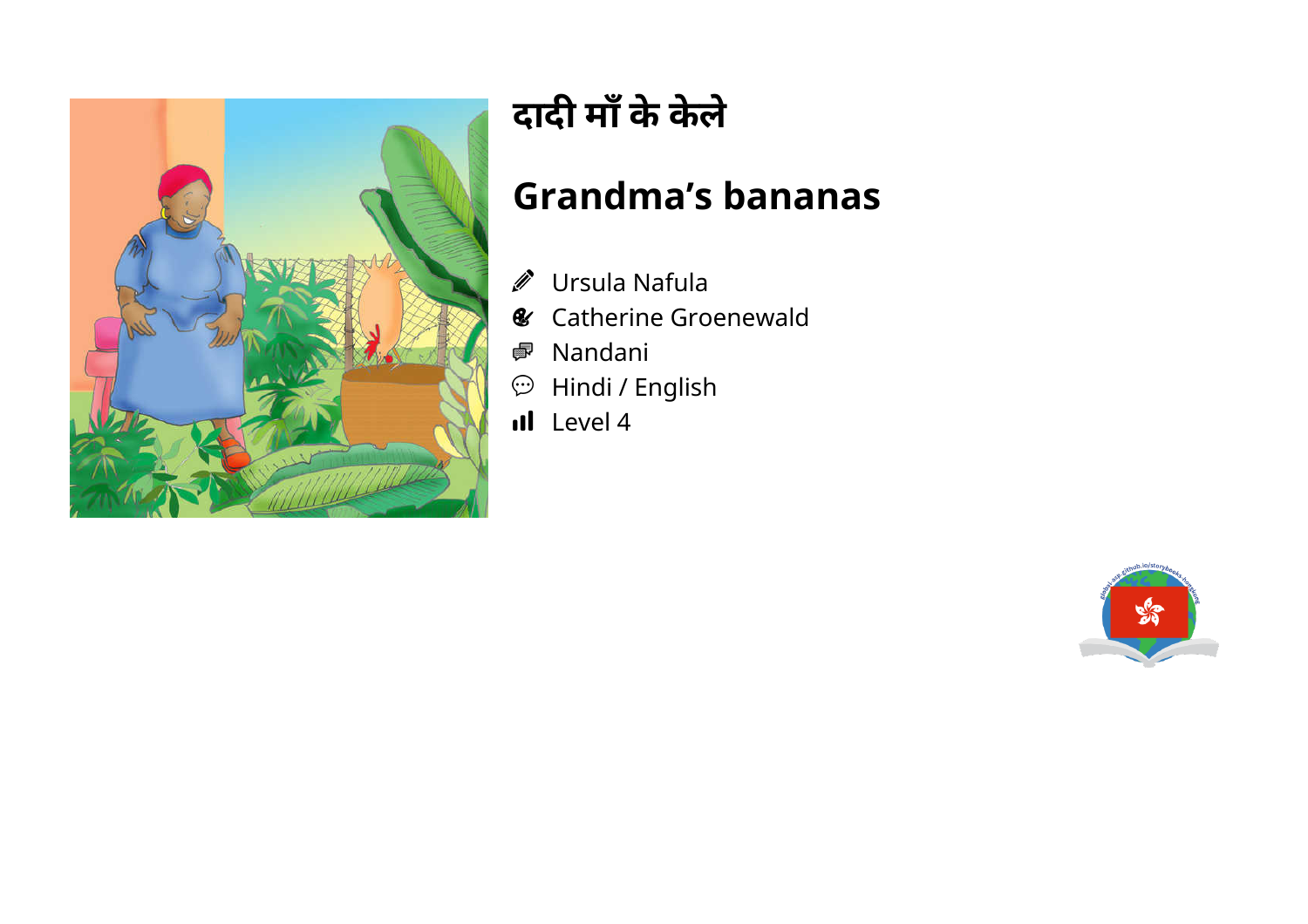

दादी माँ का बगीचा बहुत सुंदर था और ज्वार, बाजरा और कसावा से भरा हुआ था। पर उनमें से सबसे अच्छे केले थे। ऐसे तो दादी माँ के बहुत सारे नाती-पोते थे, पर यह राज़ मुझे ही पता था कि मैं उनकी सबसे ज़्यादा लाड़ली हूँ। वह कई बार मुझे अपने घर बुलातीं। वह मुझे अपने छोटे-छोटे राज़ भी बतातीं। लेकिन एक राज़ जो वह मुझे से नहीं बताती थीं, वह यह था कि वह केले कहाँ पकाती हैं।

• • •

Grandma's garden was wonderful, full of sorghum, millet, and cassava. But best of all were the bananas. Although Grandma had many grandchildren, I secretly knew that I was her favourite. She invited me often to her house. She also told me little secrets. But there was one secret she did not share with me: where she ripened bananas.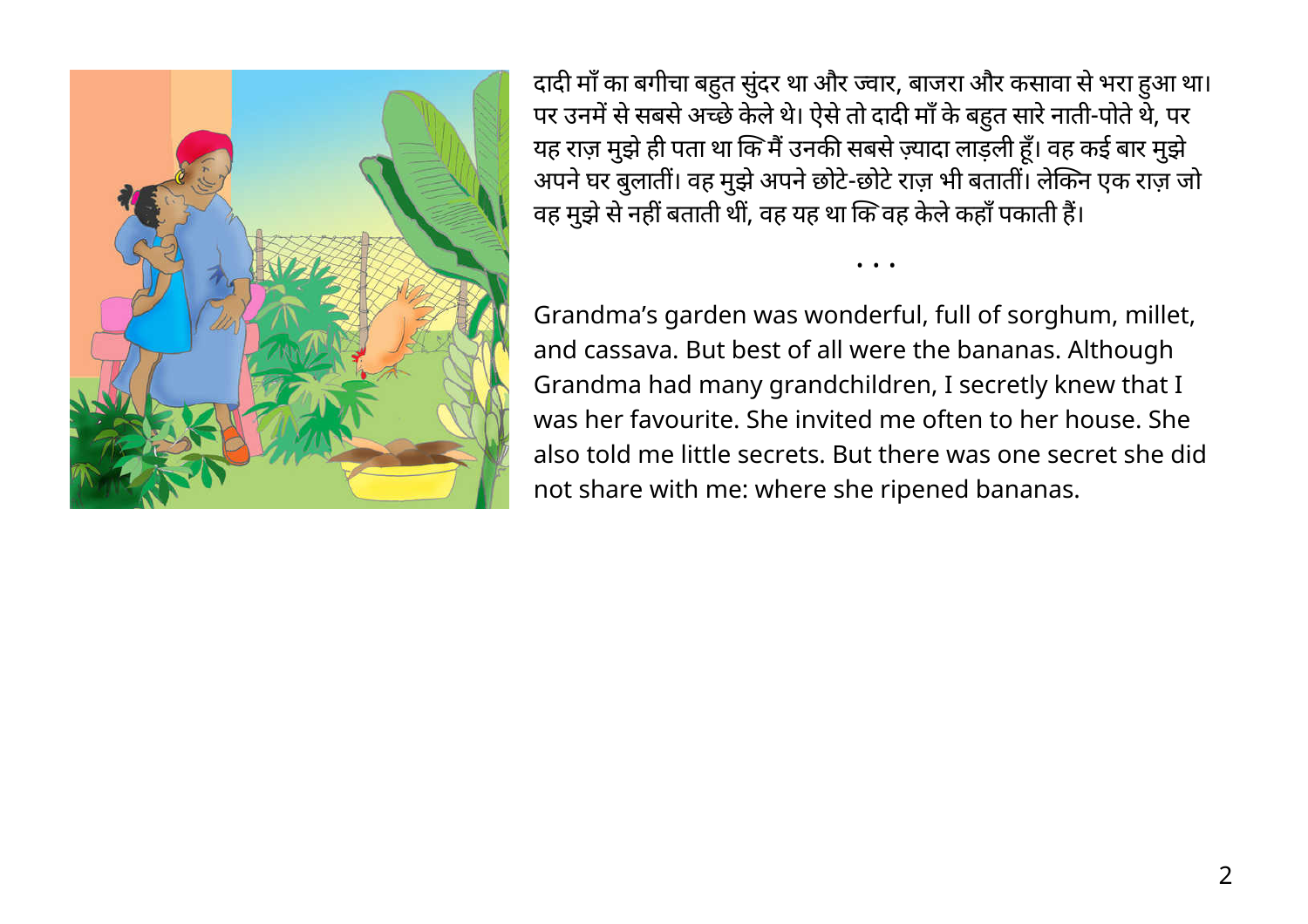

एक दिने मैंने देखा कि दादी माँ के घर के बाहर धूप में घास से बनी टोकरी रखी हुई है। जब मैंने उनसे ये पूछा ये किसलिए है तो मुझे बस इतना ही उत्तर मिला की "यह मेरी जादुई टोकरी है।" टोकरी के बगल में बहुत सारे केले के पत्ते थे जिन्हें दादी माँ समय-समय पर पलटती रहती थीं। मैं जानना चाहती थी कि "दादी माँ के ये पत्ते किस लिए हैं?" जब मैंने ये पूछा तो उन्होंने मुझे केवल ये बताया कि "ये जादुई पत्ते हैं।"

• • •

One day I saw a big straw basket placed in the sun outside Grandma's house. When I asked what it was for, the only answer I got was, "It's my magic basket." Next to the basket, there were several banana leaves that Grandma turned from time to time. I was curious. "What are the leaves for, Grandma?" I asked. The only answer I got was, "They are my magic leaves."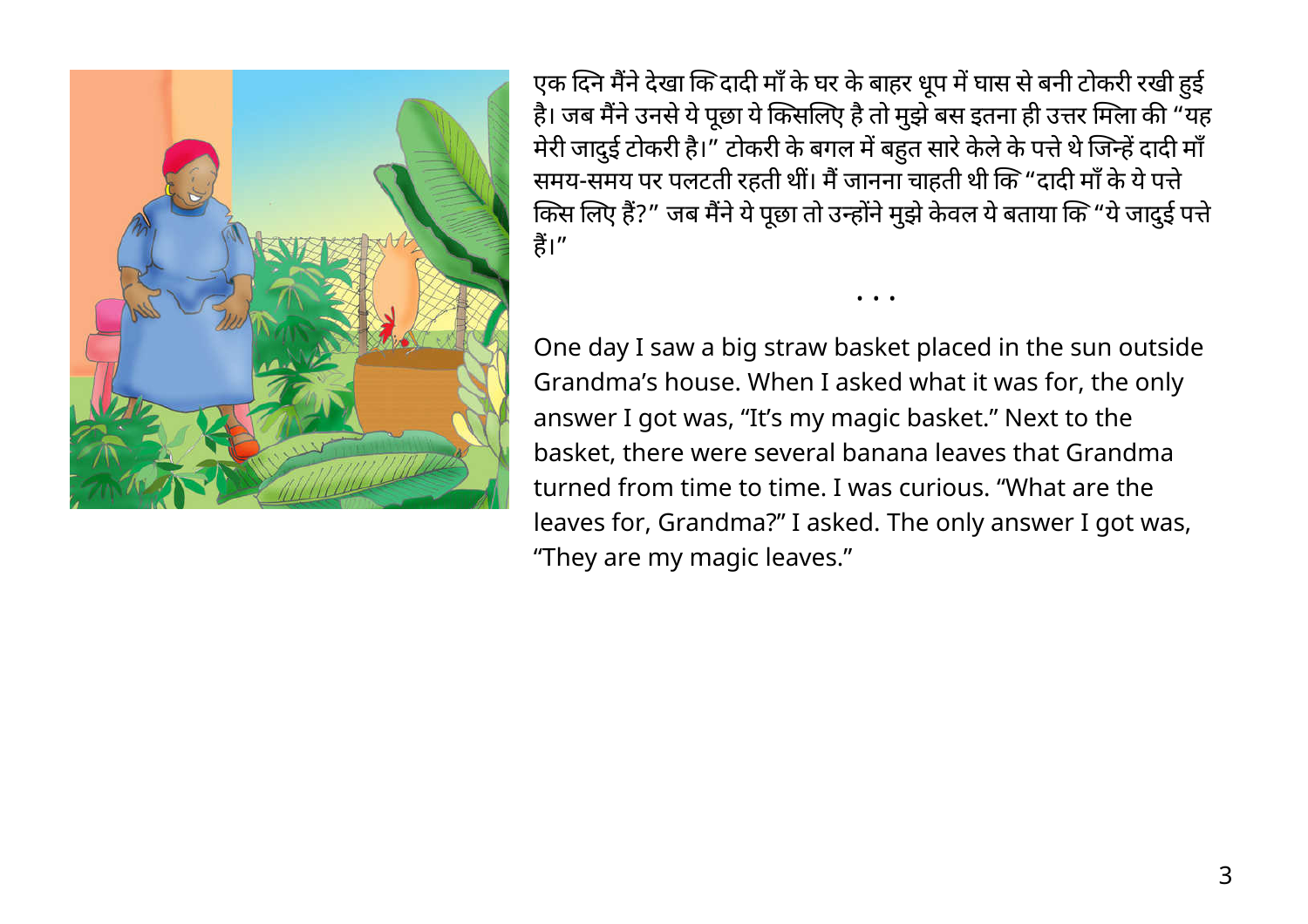

दादी माँ के केलों, केले के पत्तों और उस बड़ी सी घास की टोकरी को देखना बड़ा ही मज़ेदार था। उन्होंने किसी ज़रूरी काम से मुझे मेरी माँ के पास भेज दिया। मैंने कहा "दादी माँ आप जो बना रही हैं मुझे देखने दीजिए न …" "बच्ची, ज़िद मत करो, जो कहाँ गया है वो करो," उन्होंने चेताया। मैं भाग गई।

• • •

It was so interesting watching Grandma, the bananas, the banana leaves and the big straw basket. But Grandma sent me off to my mother on an errand. "Grandma, please, let me watch as you prepare…" "Don't be stubborn, child, do as you are told," she insisted. I took off running.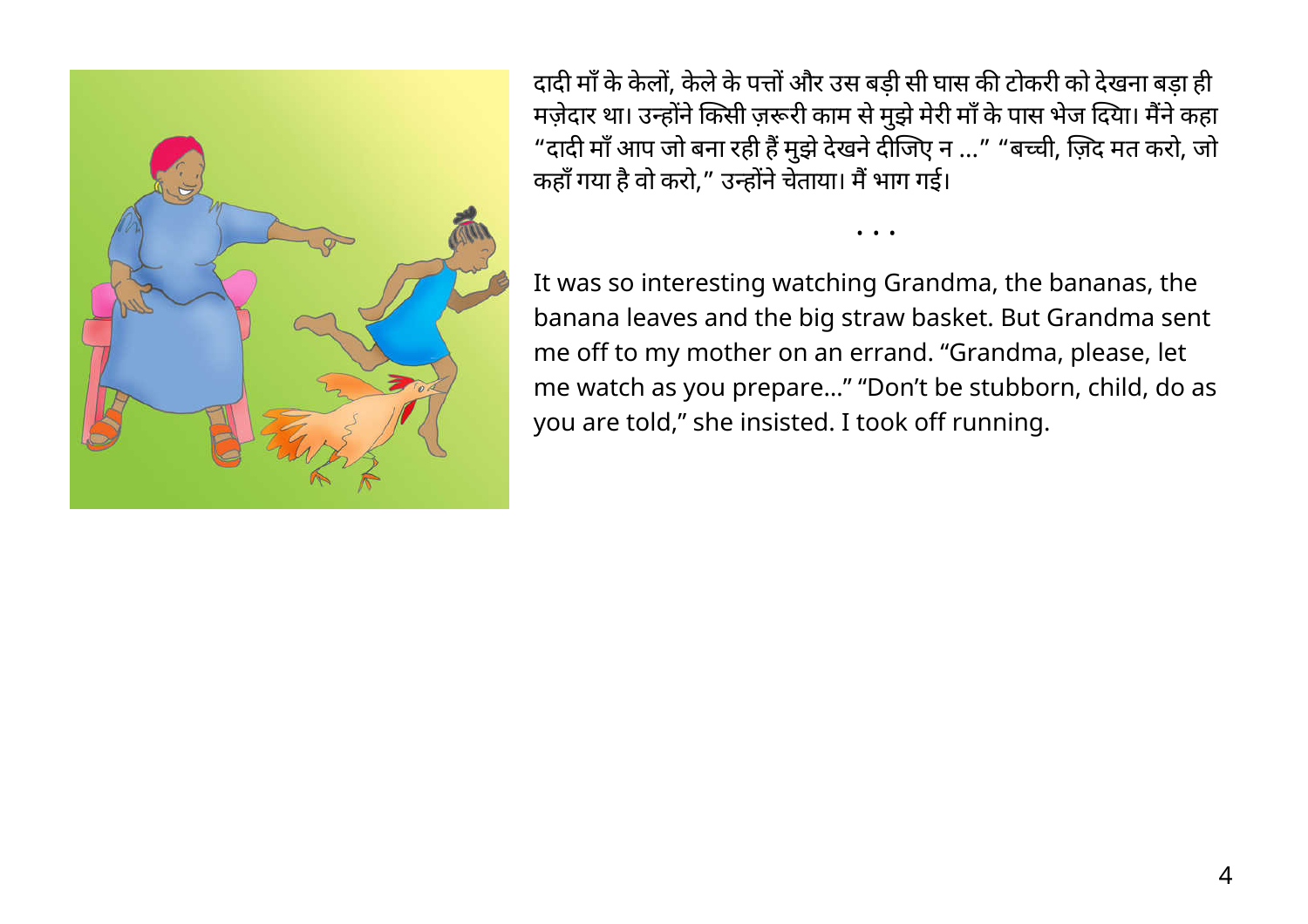

जब मैं लौटी, दादी माँ बाहर बैठी थीं पर वहाँ न तो केले थे और न ही उसके पत्ते। "दादी माँ, टोकरी और सारे केले कहाँ हैं, और …कहाँ" लेकिन मुझे एक ही उत्तर मिला कि "वे सब मेरे जादुई स्थान पर हैं।" यह उत्तर बहुत ही निराशाजनक था!

When I returned, Grandma was sitting outside but with neither the basket nor the bananas. "Grandma, where is the basket, where are all the bananas, and where…" But the only answer I got was, "They are in my magic place." It was so disappointing!

• • •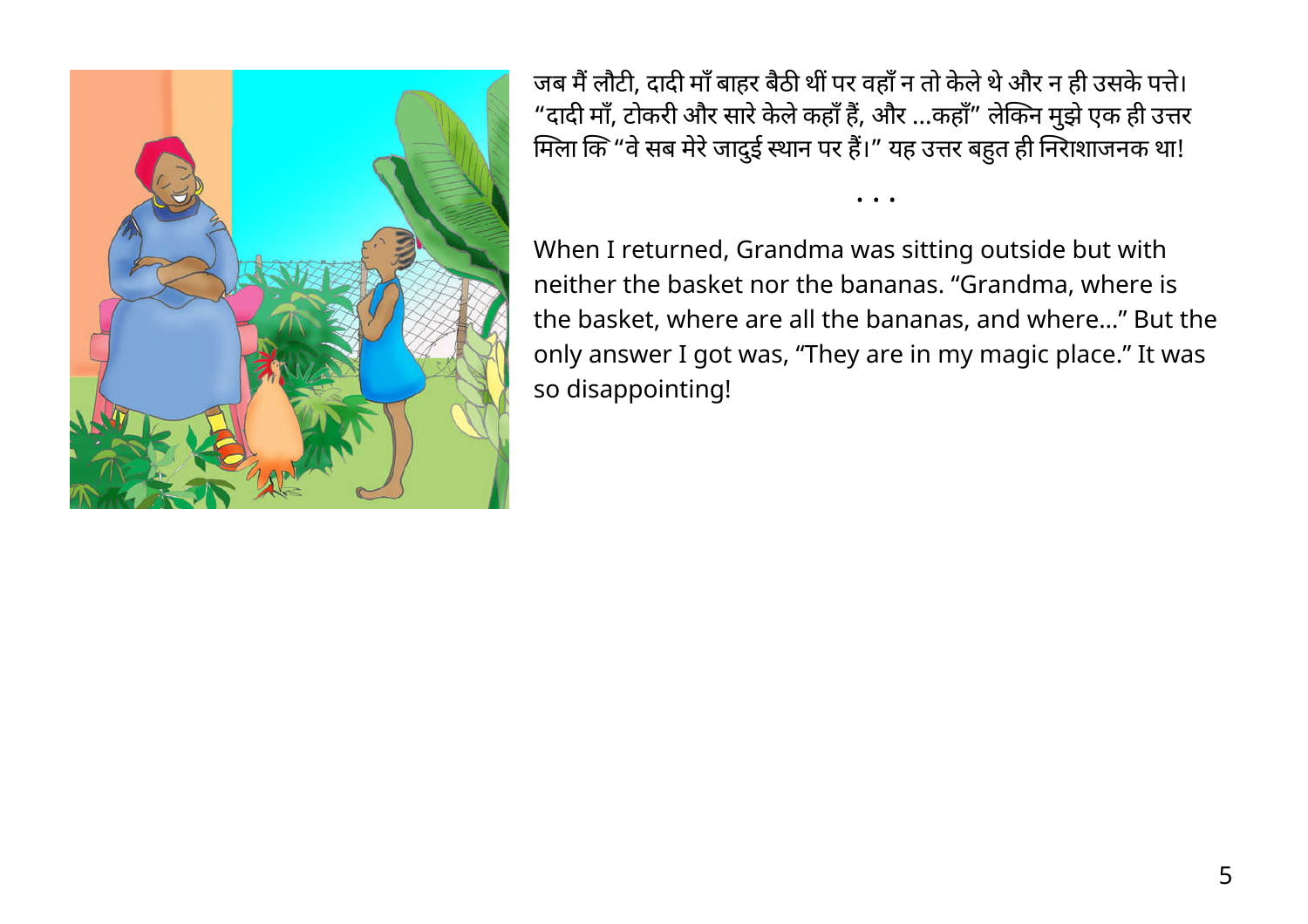

दो दिने बाद, दादी माँ ने मुझे अपनी छड़ी लाने के लिए अपने कमरे में भेजा। जैसे ही मैंने दरवाज़ा खोला वैसे ही पके केलों की मीठी सुगंध से मेरा मन आनंदित हो गया। अंदर के कमरे में दादी माँ की बड़ी सी घास की जादुई टोकरी थी। उसे पुराने कंबल से अच्छी तरह छुपाया गया था। मैंने उसे हटाया और मुझे एक लाजवाब खुशबूआई।

Two days later, Grandma sent me to fetch her walking stick from her bedroom. As soon as I opened the door, I was welcomed by the strong smell of ripening bananas. In the inner room was grandma's big magic straw basket. It was well hidden by an old blanket. I lifted it and sniffed that glorious smell.

• • •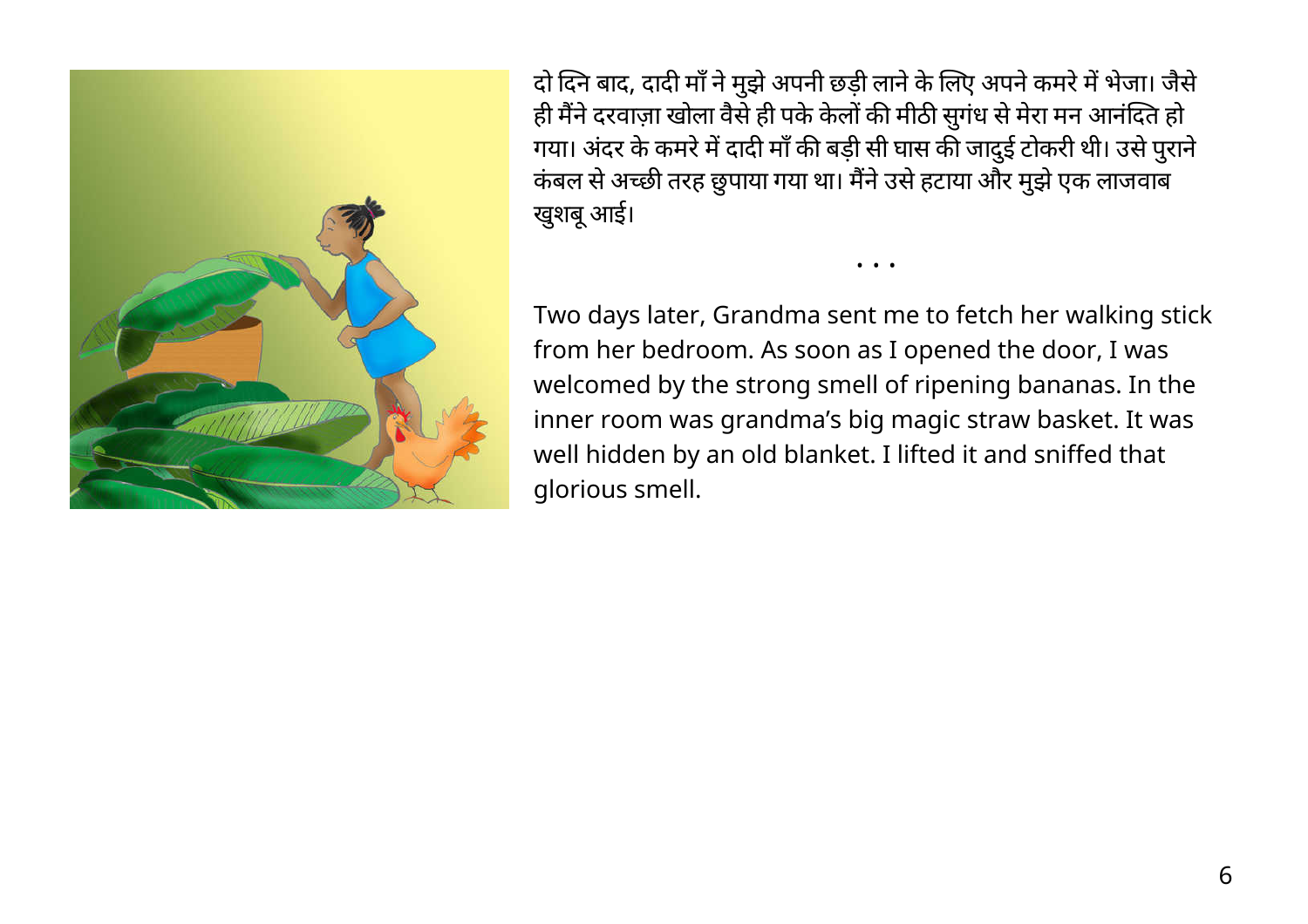

दादी माँ की आवाज़ सुनकर मैं चौंक गई "तुम क्या कर रही हो? जल्दी से मेरी छड़ी लाओ।" मैं जल्दी से उनकी छड़ी लेकर आ गई। "तुम किसलिए मुस्कुरा रही हो?" दादी माँ ने पूछा। जब उन्होंने ये पूछा तब मुझे एहसास हुआ कि मैं अभी भी उनके जादुई स्थान का पता लगने पर मुस्कुरा रही थी।

• • •

Grandma's voice startled me when she called, "What are you doing? Hurry up and bring me the stick." I hurried out with her walking stick. "What are you smiling about?" Grandma asked. Her question made me realise that I was still smiling at the discovery of her magic place.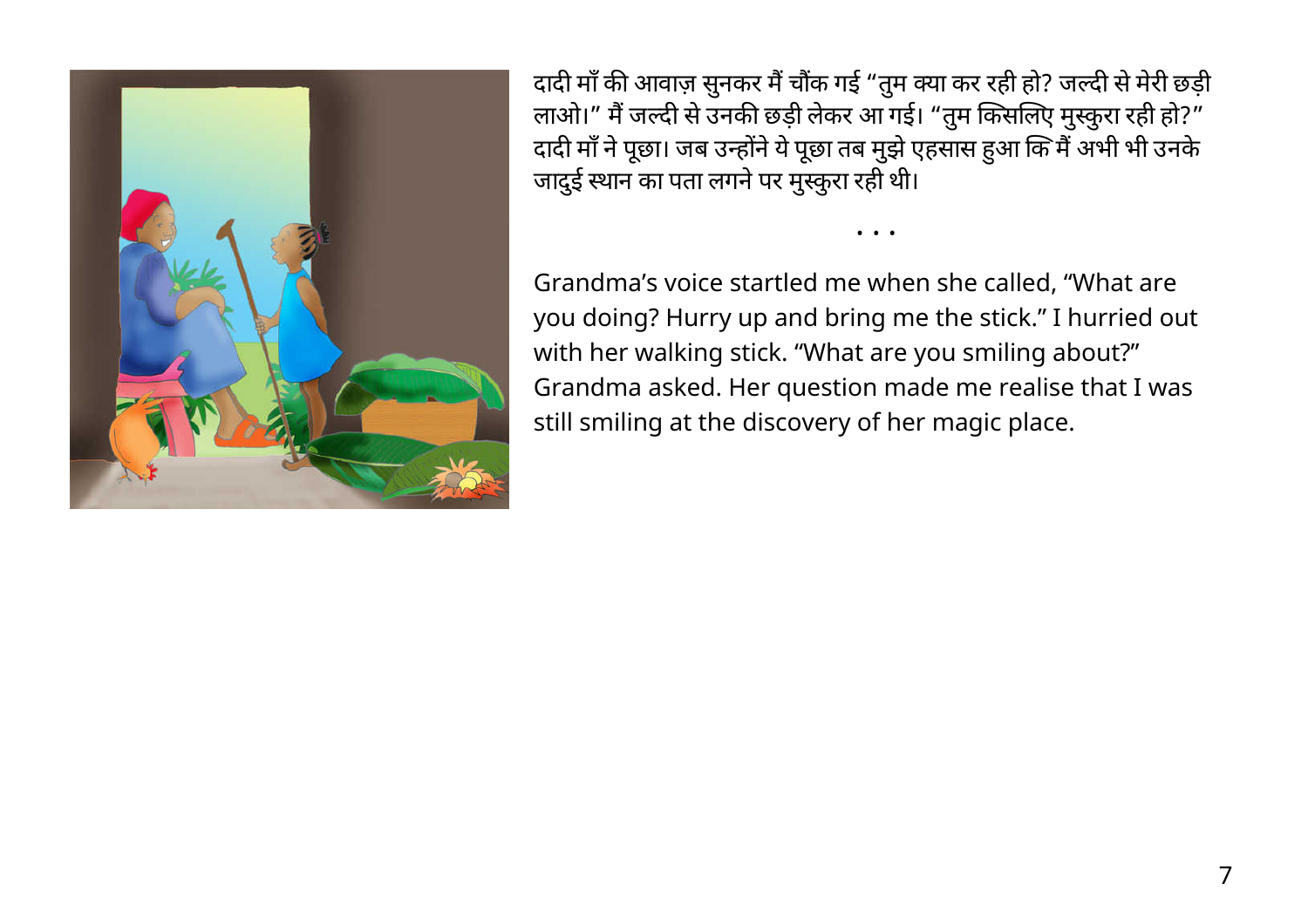

अगले दिने जब वो मेरी माँ के पास आईं, तो मैं एक बार फिर केलों को देखने के लिए उनके घर भागी। वहाँ पर बहुत सारे पके केले थे। मैंने एक उठाया और उसे अपने कपडों में छिपा लिया। टोकरी को ढँकने के बाद मैं घर के पीछे गई और जल्दी से उसे खा लिया। यह उन सभी केलों से ज़्यादा मीठा था जो अब तक मैंने खाए थे।

• • •

The following day when grandma came to visit my mother, I rushed to her house to check the bananas once more. There was a bunch of very ripe ones. I picked one and hid it in my dress. After covering the basket again, I went behind the house and quickly ate it. It was the sweetest banana I had ever tasted.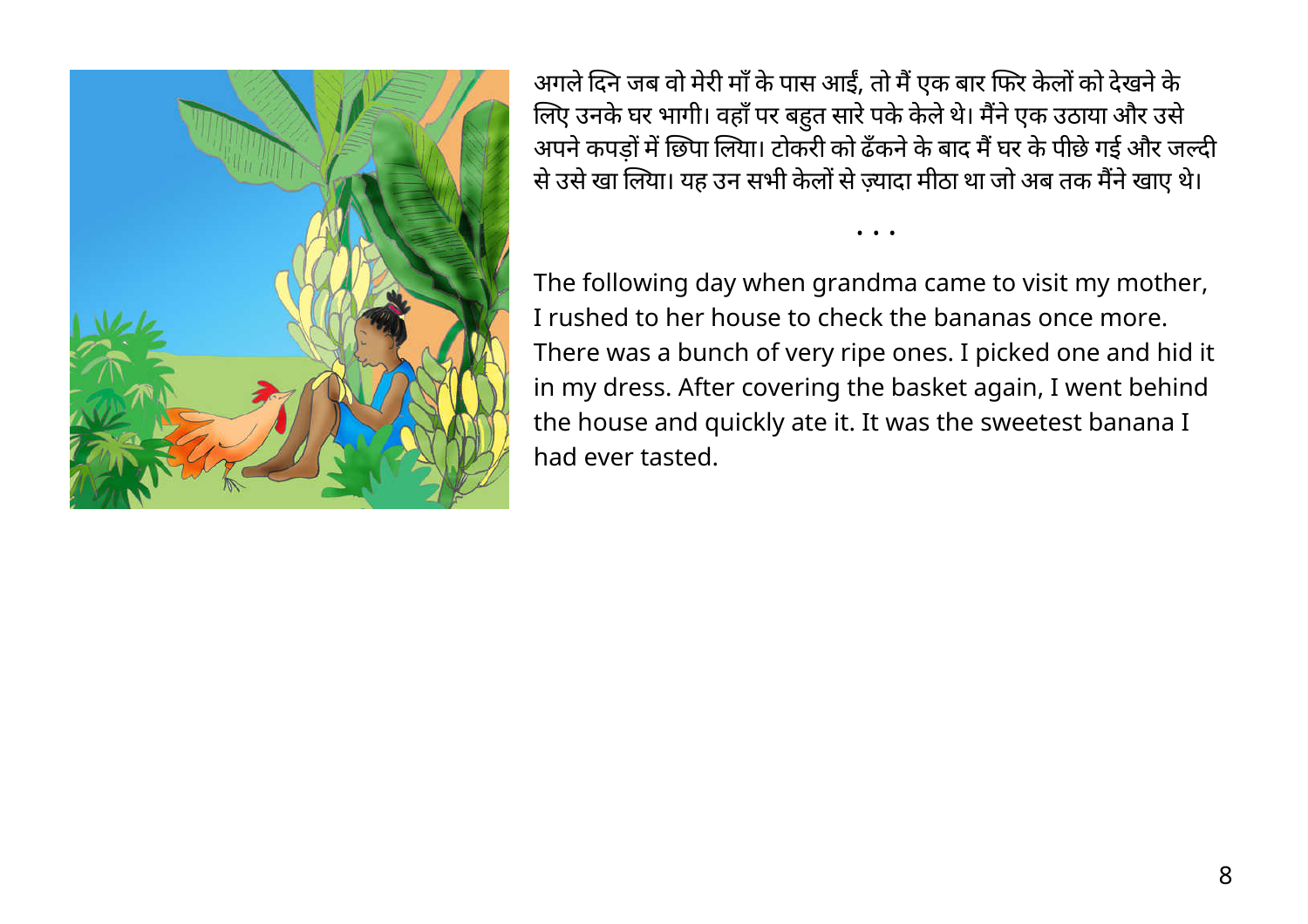

उसी दिन, जब दादी माँ बगीचे से सब्ज़ियाँ तोड रही थीं, मैं केलों की ओर झाँककर उनकी आँख बचाकर केलों की चोरी की। सभी केले लगभग पक चुके थे। मैं चार से ज़्यादा केले नहीं ले पाई। जैसे ही मैं दबे पाँव दरवाजे की तरफ़ बढी, मैंने बाहर दादी माँ को खाँसते हुए सुना। मैंने जल्दी से केलों को कपड़ों के अंदर छिपाया और जल्दी से उनसे बचकर निकेल गई।

• • •

The following day, when grandma was in the garden picking vegetables, I sneaked in and peered at the bananas. Nearly all were ripe. I couldn't help taking a bunch of four. As I tiptoed towards the door, I heard grandma coughing outside. I just managed to hide the bananas under my dress and walked past her.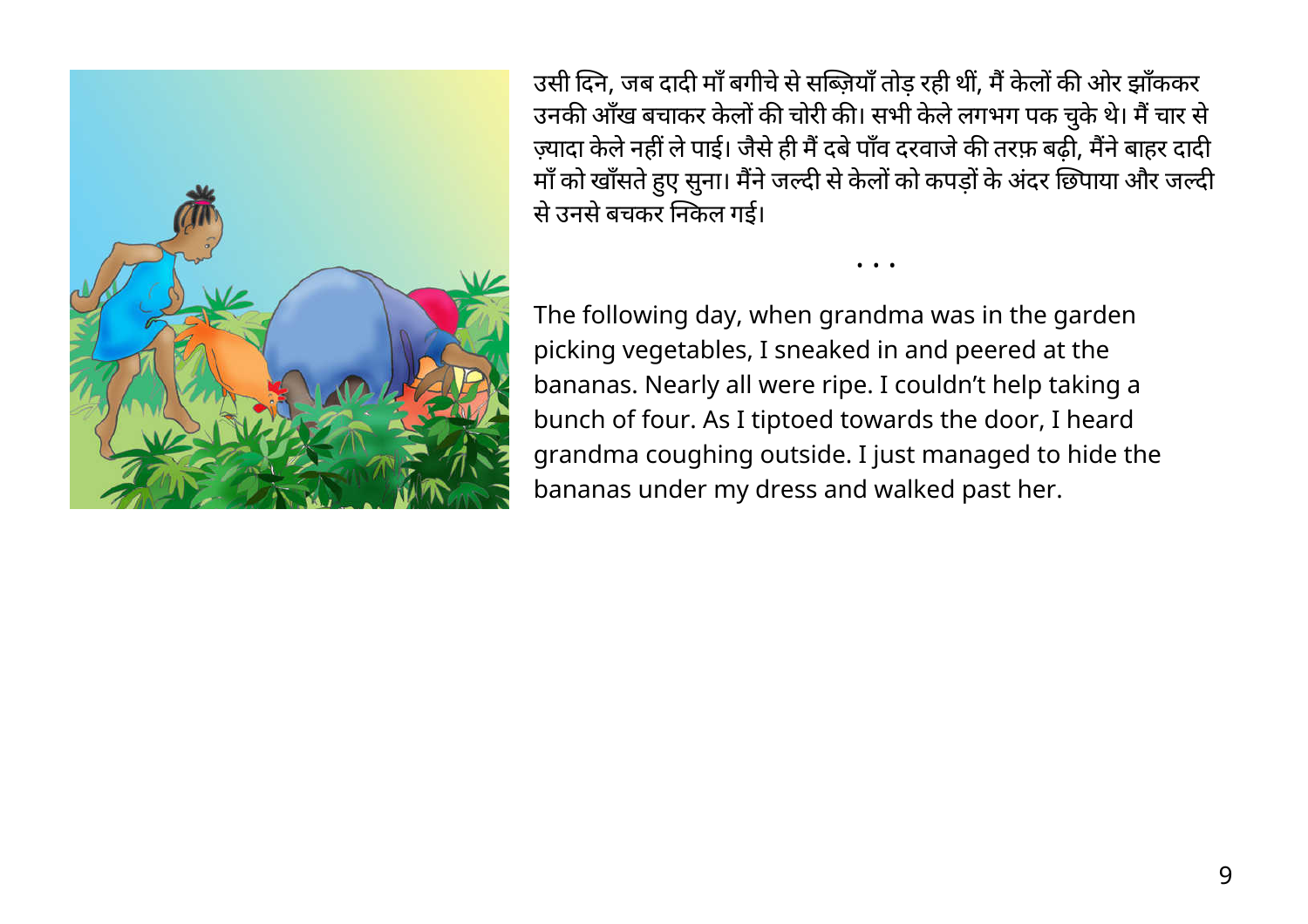

अगले दिने बाज़ार था। दादी माँ जल्दी उठीं। वे हमेशा पके केले और कसावा को बाज़ार बेचने जाती थीं। मुझे उस दिने उनके घर जाने की जल्दी नहीं थी। लेकिन मैं उनसे ज़्यादा दिने दूर नहीं रह सकी।

The following day was market day. Grandma woke up early. She always took ripe bananas and cassava to sell at the market. I did not hurry to visit her that day. But I could not avoid her for long.

• • •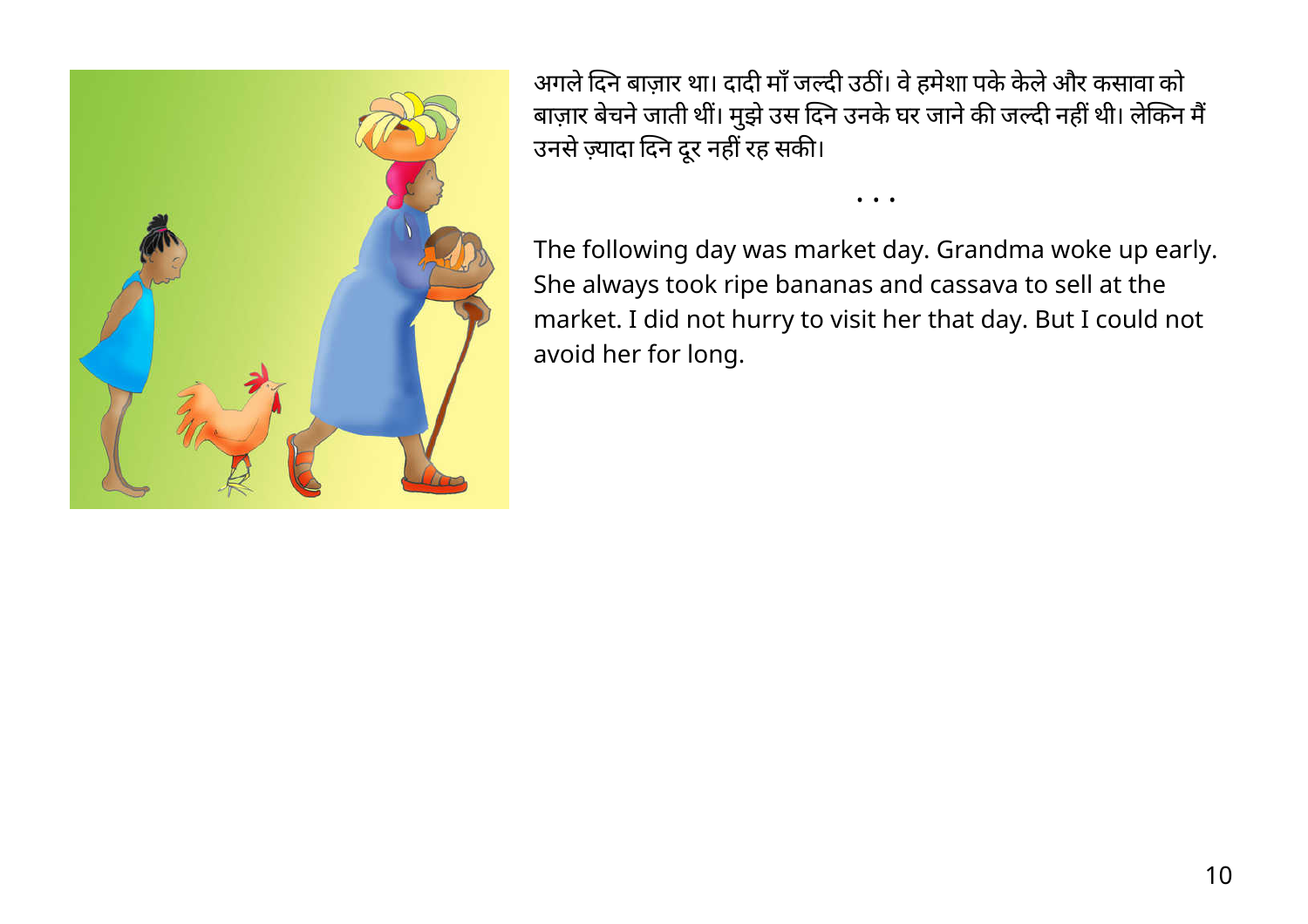

उस शाम को मुझे मेरी माँ, पिता और दादी माँ ने बुलाया। मुझे पता था क्यों। उस ही रात जब मैं सोने के लिए लेटी, मैंने फैसला किया कि अब मैं कभी भी दादी माँ, अपने माता-पिता और किसी और की चोरी नहीं करूँगी।

• • •

Later that evening I was called by my mother and father, and Grandma. I knew why. That night as I lay down to sleep, I knew I could never steal again, not from grandma, not from my parents, and certainly not from anyone else.